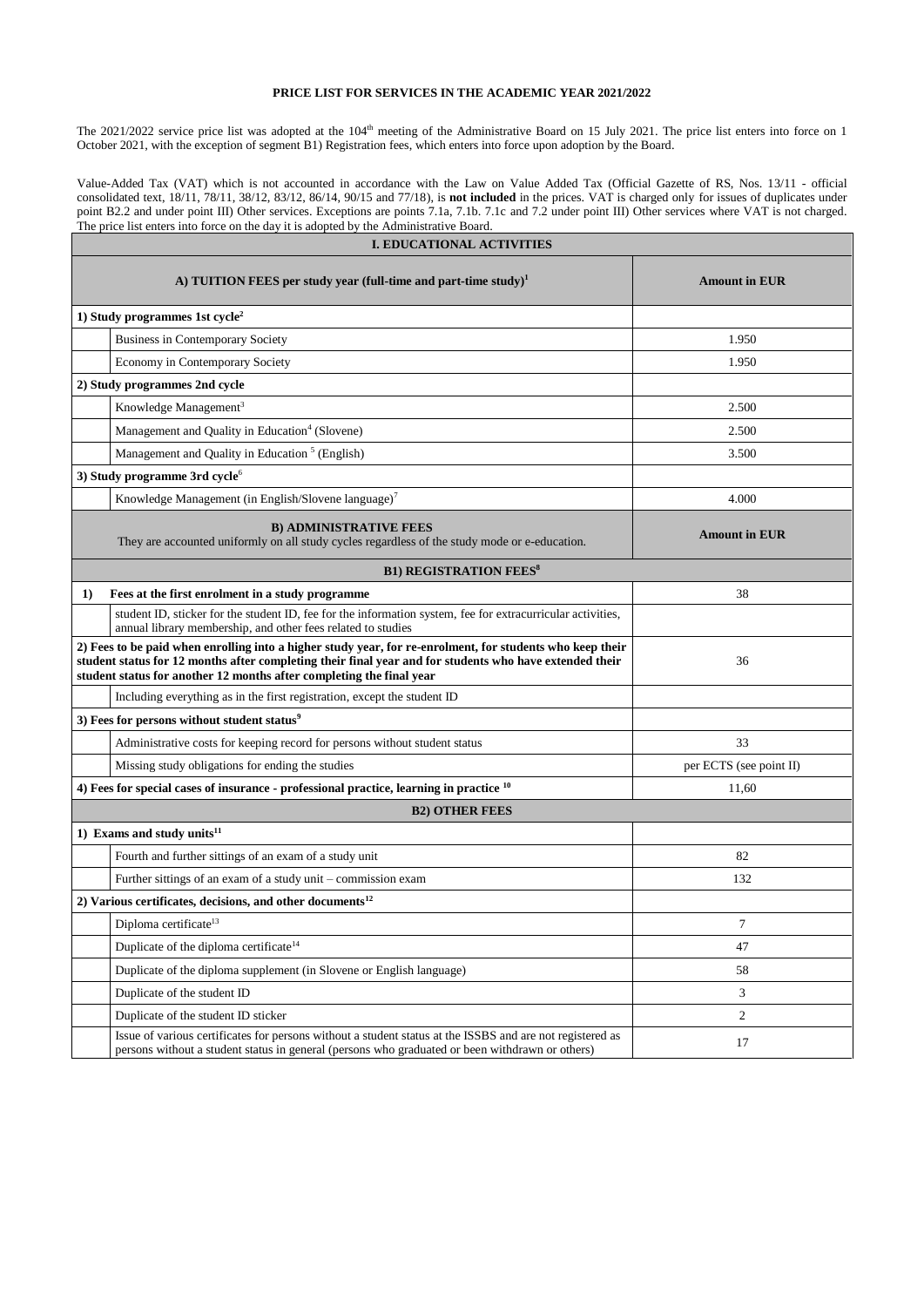|           | Issue of various certificates for students                                                                                                                                                                                        | 13                                      |  |  |  |  |  |  |
|-----------|-----------------------------------------------------------------------------------------------------------------------------------------------------------------------------------------------------------------------------------|-----------------------------------------|--|--|--|--|--|--|
|           | 3) Application processing <sup>15</sup>                                                                                                                                                                                           |                                         |  |  |  |  |  |  |
|           | Application for recognition of knowledge and skills acquired through formal education (this<br>application also addresses the enrollment under criteria for transition and the determination of an<br>additional study year) $16$ | 61                                      |  |  |  |  |  |  |
|           | Application for recognition of knowledge and skills acquired through informal education (project<br>work )                                                                                                                        | 240                                     |  |  |  |  |  |  |
|           | Application for recognition of professional practice, learning in practice                                                                                                                                                        | 70                                      |  |  |  |  |  |  |
|           | Third and further completion of the application<br>$\bullet$                                                                                                                                                                      | 31                                      |  |  |  |  |  |  |
|           | Application for determining bridging exams for enrollment in the bridging programme <sup>17</sup>                                                                                                                                 | Application CSA + per ECTS              |  |  |  |  |  |  |
|           | Other applications for discussion at the Commission for Student Affairs                                                                                                                                                           | 38                                      |  |  |  |  |  |  |
|           | Application of a new topic for the bachelor's or master's thesis                                                                                                                                                                  | 40,80                                   |  |  |  |  |  |  |
|           | Application of a new topic for the doctoral dissertation                                                                                                                                                                          | 690                                     |  |  |  |  |  |  |
|           | <b>II. LIFELONG LEARNING<sup>18</sup></b>                                                                                                                                                                                         |                                         |  |  |  |  |  |  |
|           | 1) Taking individual exams with granted material and e-classroom access                                                                                                                                                           | Slovene/English                         |  |  |  |  |  |  |
|           | Study programme 1. cycle - per ECTS, value of ECTS                                                                                                                                                                                | 40                                      |  |  |  |  |  |  |
|           | Study programme 2. cycle - per ECTS, value of ECTS <sup>19</sup>                                                                                                                                                                  | 50                                      |  |  |  |  |  |  |
|           | Study programme 3. cycle - per ECTS, value of ECTS                                                                                                                                                                                | 67                                      |  |  |  |  |  |  |
|           | Examination/exam at the initiative of another higher education institution                                                                                                                                                        | 120                                     |  |  |  |  |  |  |
|           | 2) Informal means of education                                                                                                                                                                                                    |                                         |  |  |  |  |  |  |
|           | Seminars, courses etc.                                                                                                                                                                                                            | determined by the decision of the dean  |  |  |  |  |  |  |
|           | III. OTHER SERVICES <sup>20</sup>                                                                                                                                                                                                 |                                         |  |  |  |  |  |  |
| 1) Sundry |                                                                                                                                                                                                                                   |                                         |  |  |  |  |  |  |
|           | The third and all further technical examinations of:                                                                                                                                                                              |                                         |  |  |  |  |  |  |
|           | Final work/diploma                                                                                                                                                                                                                | 28                                      |  |  |  |  |  |  |
|           | Master's thesis                                                                                                                                                                                                                   | 38                                      |  |  |  |  |  |  |
|           | Doctoral dissertation                                                                                                                                                                                                             | 90                                      |  |  |  |  |  |  |
|           | Material costs for the graduation ceremony (only for students who participate in the ceremony) $^{21}$                                                                                                                            | 30                                      |  |  |  |  |  |  |
|           | Issue of the Guarantee Letter for foreigners $^{22}$                                                                                                                                                                              | 21                                      |  |  |  |  |  |  |
|           | Printing and binding of the doctoral dissertation                                                                                                                                                                                 | 120                                     |  |  |  |  |  |  |
|           | 2) Foreign documents about education                                                                                                                                                                                              |                                         |  |  |  |  |  |  |
|           | Issue of the decision on the recognition of education acquired abroad for the purpose of further<br>education <sup>23</sup>                                                                                                       | free                                    |  |  |  |  |  |  |
|           | Issue of the opinion on the equivalence of a professional or scientific title acquired abroad for<br>employment purposes                                                                                                          | 283                                     |  |  |  |  |  |  |
|           | 3) Consultancy and research services <sup>24</sup>                                                                                                                                                                                |                                         |  |  |  |  |  |  |
|           | 4) Elections to titles <sup>25</sup>                                                                                                                                                                                              |                                         |  |  |  |  |  |  |
|           | Higher education teacher                                                                                                                                                                                                          | 1.547                                   |  |  |  |  |  |  |
|           | Higher education colleague and other titles                                                                                                                                                                                       | 670                                     |  |  |  |  |  |  |
|           | Higher education teacher/colleague (re-election to title)                                                                                                                                                                         | 80% of the price for the first election |  |  |  |  |  |  |
|           | 5) Technical support at the time of classroom rental $^{26}$                                                                                                                                                                      |                                         |  |  |  |  |  |  |
|           | Technical support while using the classroom                                                                                                                                                                                       | 20-100 EUR/hour                         |  |  |  |  |  |  |
|           | Arrangement of premises in Covid conditions - disinfection                                                                                                                                                                        | 25 EUR / room                           |  |  |  |  |  |  |
|           | Outside of working hours - opening and closing costs                                                                                                                                                                              | <b>20 EUR</b>                           |  |  |  |  |  |  |
|           | 6) Price of materials within the publishing house $ISSBS^{27}$                                                                                                                                                                    | Decision by the dean                    |  |  |  |  |  |  |
|           | 7) Library services                                                                                                                                                                                                               |                                         |  |  |  |  |  |  |
| 7.1       | <b>Borrowing services</b>                                                                                                                                                                                                         |                                         |  |  |  |  |  |  |
| a)        | Annual membership <sup>28</sup>                                                                                                                                                                                                   |                                         |  |  |  |  |  |  |
|           | ISSBS students                                                                                                                                                                                                                    | included in the enrollment fees         |  |  |  |  |  |  |
|           | Other users <sup>29</sup>                                                                                                                                                                                                         | 8                                       |  |  |  |  |  |  |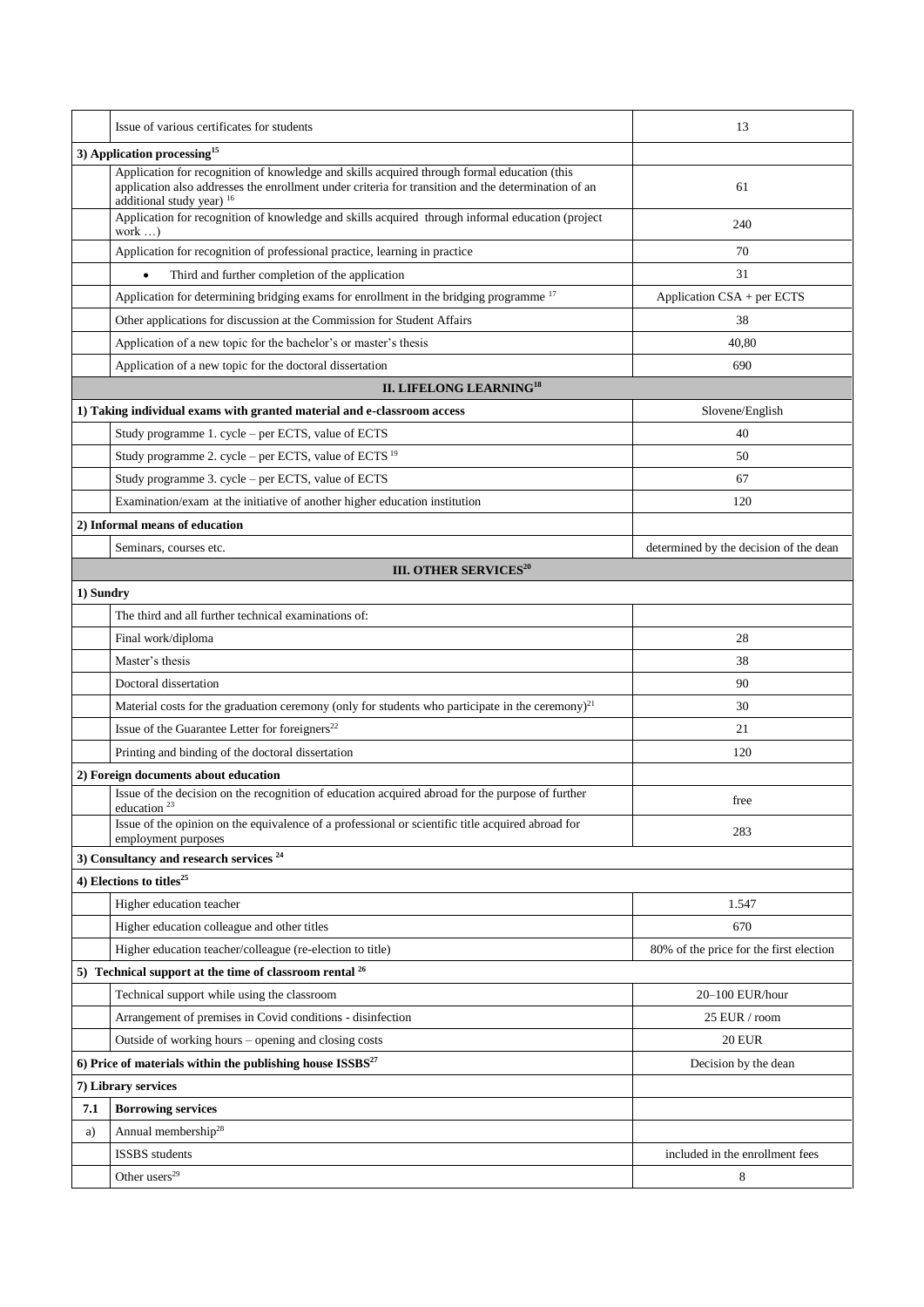| b)                                | Reminders <sup>30</sup>                                    |                                                                                                 |  |
|-----------------------------------|------------------------------------------------------------|-------------------------------------------------------------------------------------------------|--|
|                                   | 1. reminder                                                | 3                                                                                               |  |
|                                   | 2. reminder                                                | 6                                                                                               |  |
|                                   | 3. reminder or reminder prior to enforcement               | 9                                                                                               |  |
|                                   | Lawsuit                                                    | Actual costs                                                                                    |  |
| c)                                | Fee for overdue books <sup>31</sup>                        | 0,25 EUR/day                                                                                    |  |
| Lost material <sup>32</sup><br>d) |                                                            | Price of the replacement copy or cost of<br>$lost material + processing costs$<br><b>10 EUR</b> |  |
| e)                                | Damaged material                                           | Repairment $costs + processing costs$<br><b>10 EUR</b>                                          |  |
| 7.2                               | Inter-library exchange <sup>33</sup>                       |                                                                                                 |  |
| a)                                | Material from ISSBS units (increased by postage)           |                                                                                                 |  |
|                                   | Book (1 unit)                                              | 5                                                                                               |  |
|                                   | Articles up to 10 pages (every following page: 0,07 cents) | 3                                                                                               |  |
|                                   | Fast-forwarding of the article by fax, e-mail              | 6                                                                                               |  |
| b)                                | Material from Slovene libraries (increased by postage)     | Price of supplier $+3$ EUR                                                                      |  |
| $\mathbf{c}$ )                    | Material from foreign libraries (increased by postage)     | Price of supplier $+5$ EUR                                                                      |  |

## **Payment methods (possible to pay in 5 instalments):**

| <b>Study programme</b>        | <b>ECS/BCS</b> | KM2 | <b>MOE</b> | KM3   | MQE - English |
|-------------------------------|----------------|-----|------------|-------|---------------|
| 1. instalment = at enrollment | 390            | 500 | 500        | 1.000 | 1.000         |
| 2. instalment = $15.12.2021$  | 390            | 500 | 350        | 750   | 625           |
| 3. instalment = $15.2.2022$   | 390            | 500 | 350        | 750   | 625           |
| 4. instalment = $16.4.2022$   | 390            | 500 | 350        | 750   | 625           |
| 5. instalment = $15.6$ , 2022 | 390            | 500 | 325        | 750   | 625           |

Fees are not returned when a student withdraws from the faculty. In this case, the already paid tuition fee is also not paid back. If a student withdraws, no more invoices are issued for the following instalments, and the student is obliged to pay the invoices that were already issued.

Celje, 15 June, 2021 Number: 18/2021-Cenik\_storitev-20/21

 $\overline{a}$ 

Mag. Matjaž Pajk Chairman of the Administrative Board

<sup>&</sup>lt;sup>1</sup> In accordance with Article 77 of The Higher Education Act (Official Gazette of RS, Nos. 32/12 - official consolidated text, 40/12 - ZUJF, 57/12 - ZPCP-2D, 109/12, 85/14, 75/16, 61/17 - UPS and 65/17; hereinafter HEA), residents of the Republic of Slovenia and residents of the Member States of the European Union may be charged for tuition fee if they already have the level of education that is equal to or higher than the level of education of the programme they are enrolled in, or if they do not yet have the same level of education as acquired with the programme but their student status expired in the previous study programme according to Article 70 of HEA.

In accordance with the Rules on tuition fees and stays in public dormitories for Slovenians without Slovenian citizenship and foreigners in the Republic of Slovenia (Official Gazette of RS, Nos. 77/16 and 25/19), the tuition fee on the full-time study programmes of 1st and 2nd cycle is also charged to foreigners (residents of states that are not members of the European Union). The tuition fee for foreigners is charged in accordance with Article 3 of the Rules on tuition fees in the same amount as for residents of the Republic of Slovenia per part-time study programme.

<sup>&</sup>lt;sup>2</sup> Candidates who enrol in the final year of the study program according to the Criteria for transferring pay the obligations for the completion of studies by credit points. If the costs of paying study obligations by credit points exceed the amount of tuition fees for the year of study of the enrolled programme, the student is charged the tuition fees of the year and not the payment of credit points.

<sup>&</sup>lt;sup>3</sup> A student who does not obtain a higher level of education by enrolling in the programme has a 50% discount on tuition fees and the tuition fee is 1.250€.

<sup>4</sup> A 25% discount on the tuition fee is granted, thus the tuition fee is 1.875€. A student who does not obtain a higher level of education by enrolling in a higher year has a 50% discount on the tuition fee, which is in this case 1.250€. The price for one ECTS of the additional study year is 15€. For application for recognition of knowledge and skills submitted to the Students' Affairs Committee by 30 November 2021 of the first enrolled study year, the students are charged only for the missing ECTS. For application submitted after this date, students will be